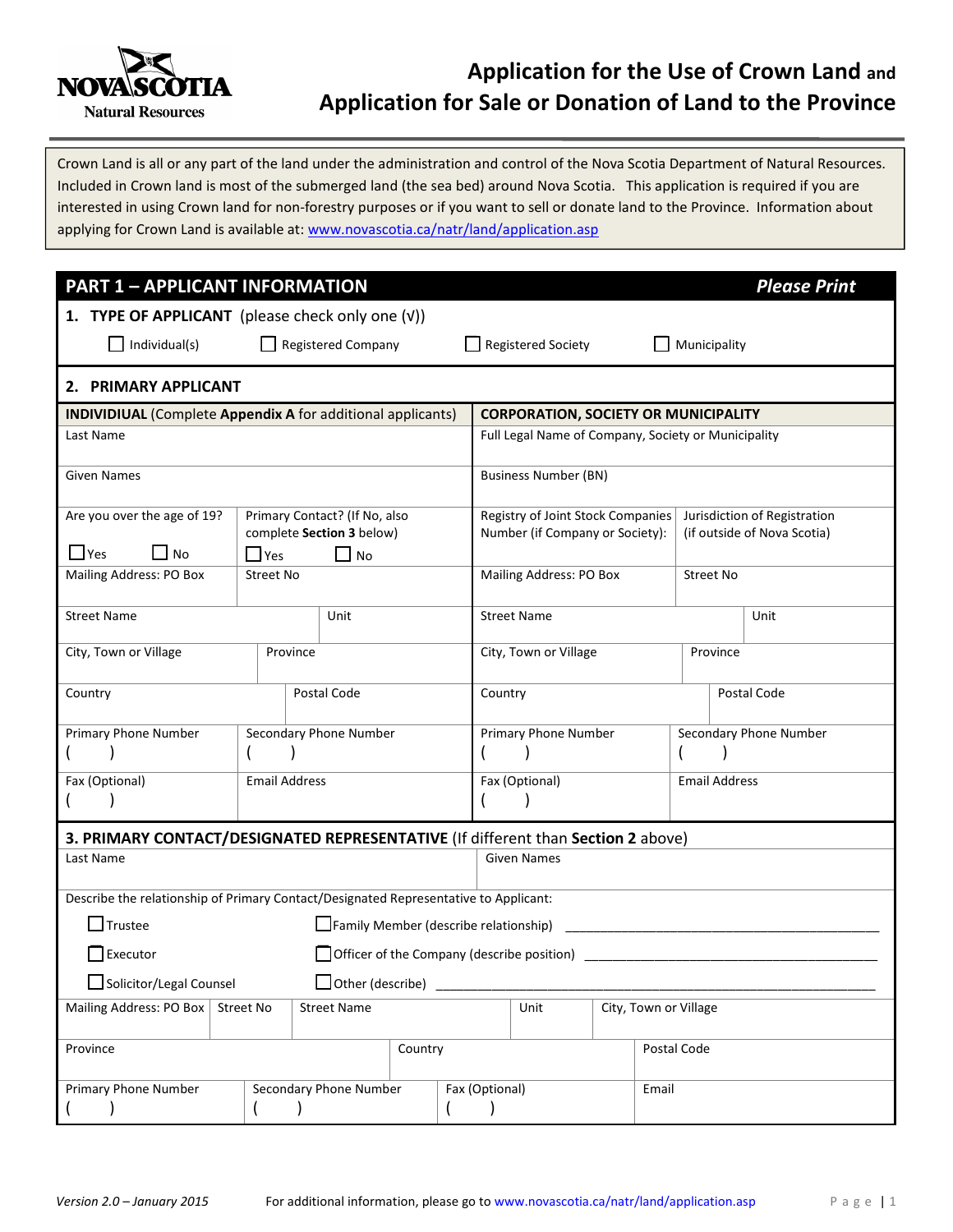

|                                                                                                                                                         |                                                                                                                          | 4. DISCLOSURE OF GOVERNMENT EMPLOYMENT (Complete Appendix A for additional applicants)                                      |  |  |  |  |  |
|---------------------------------------------------------------------------------------------------------------------------------------------------------|--------------------------------------------------------------------------------------------------------------------------|-----------------------------------------------------------------------------------------------------------------------------|--|--|--|--|--|
| The Applicant is a Provincial                                                                                                                           |                                                                                                                          | The Applicant's Spouse, or an officer in the Applicant Company/Society is a Provincial Government employee:                 |  |  |  |  |  |
| Government employee:                                                                                                                                    |                                                                                                                          | $\Box$ Yes (If Yes name of spouse or officer(s) $\Box$                                                                      |  |  |  |  |  |
| $\Box$ Yes<br>$\Box$ No                                                                                                                                 | $\Box$ No                                                                                                                |                                                                                                                             |  |  |  |  |  |
| <b>PART 2 - TYPE OF APPLICATION</b>                                                                                                                     |                                                                                                                          |                                                                                                                             |  |  |  |  |  |
| I would like to (check only one v):                                                                                                                     |                                                                                                                          |                                                                                                                             |  |  |  |  |  |
|                                                                                                                                                         |                                                                                                                          | Renew or change an existing activity on Crown land (e.g. a lease, license, letter of authority or permit) - Go to Section A |  |  |  |  |  |
|                                                                                                                                                         | Request permission to construct, place, repair, maintain and use a wharf/boat ramp/mooring - Go to Appendix C            |                                                                                                                             |  |  |  |  |  |
| <b>Section B</b>                                                                                                                                        | Apply for a new activity (excluding wharf etc.) related to Crown land or to buy, sell, donate or exchange land - Go to   |                                                                                                                             |  |  |  |  |  |
| SECTION A: RENEW OR CHANGE AN EXISTING ACTIVITY ON CROWN LAND                                                                                           |                                                                                                                          |                                                                                                                             |  |  |  |  |  |
|                                                                                                                                                         |                                                                                                                          | A1. The document number on my current lease, license, letter of authority or permit to use Crown land is: ____              |  |  |  |  |  |
| A2. I would like to (check all that apply V):                                                                                                           |                                                                                                                          |                                                                                                                             |  |  |  |  |  |
|                                                                                                                                                         |                                                                                                                          | Renew my lease, license, letter of authority or other permission to use Crown land                                          |  |  |  |  |  |
|                                                                                                                                                         |                                                                                                                          | Add or remove a person or organization on my lease/license (Complete Appendix A to list name(s) and address(es))            |  |  |  |  |  |
|                                                                                                                                                         |                                                                                                                          | Terminate my permission to use Crown land as of my next renewal date or as of the following date:                           |  |  |  |  |  |
| Year_________ Month________ Day_______                                                                                                                  |                                                                                                                          |                                                                                                                             |  |  |  |  |  |
|                                                                                                                                                         | For all other requests, please contact the Department of Natural Resources, Land Administration Division (see Page 4 for |                                                                                                                             |  |  |  |  |  |
| contact information).                                                                                                                                   |                                                                                                                          |                                                                                                                             |  |  |  |  |  |
| A GO TO PART 3 OF THE FORM - SIGNATURE OF APPLICANT                                                                                                     |                                                                                                                          |                                                                                                                             |  |  |  |  |  |
|                                                                                                                                                         |                                                                                                                          | SECTION B: NEW ACTIVITY RELATED TO CROWN LAND OR TO BUY, SELL, DONATE OR EXCHANGE LAND                                      |  |  |  |  |  |
| B1. Please select the requested activity (check only one v):                                                                                            |                                                                                                                          |                                                                                                                             |  |  |  |  |  |
|                                                                                                                                                         |                                                                                                                          | For more information, please go to www.novascotia.ca/natr/land/application.asp.                                             |  |  |  |  |  |
|                                                                                                                                                         |                                                                                                                          |                                                                                                                             |  |  |  |  |  |
| Lease Crown land - please complete<br>Appendix B as part of your application                                                                            |                                                                                                                          | Exchange land that I own for Crown land<br>What is the reason for exchanging your land:                                     |  |  |  |  |  |
| Sell land to the Province                                                                                                                               |                                                                                                                          |                                                                                                                             |  |  |  |  |  |
| Donate land to the Province                                                                                                                             |                                                                                                                          | <b>Buy Crown land</b>                                                                                                       |  |  |  |  |  |
| Request permission to use or have access across Crown land (temporary/short term use or permanent access) - please<br>describe purpose in the box below |                                                                                                                          |                                                                                                                             |  |  |  |  |  |
|                                                                                                                                                         |                                                                                                                          |                                                                                                                             |  |  |  |  |  |
|                                                                                                                                                         |                                                                                                                          |                                                                                                                             |  |  |  |  |  |
|                                                                                                                                                         |                                                                                                                          |                                                                                                                             |  |  |  |  |  |
|                                                                                                                                                         |                                                                                                                          |                                                                                                                             |  |  |  |  |  |
|                                                                                                                                                         |                                                                                                                          |                                                                                                                             |  |  |  |  |  |
|                                                                                                                                                         |                                                                                                                          |                                                                                                                             |  |  |  |  |  |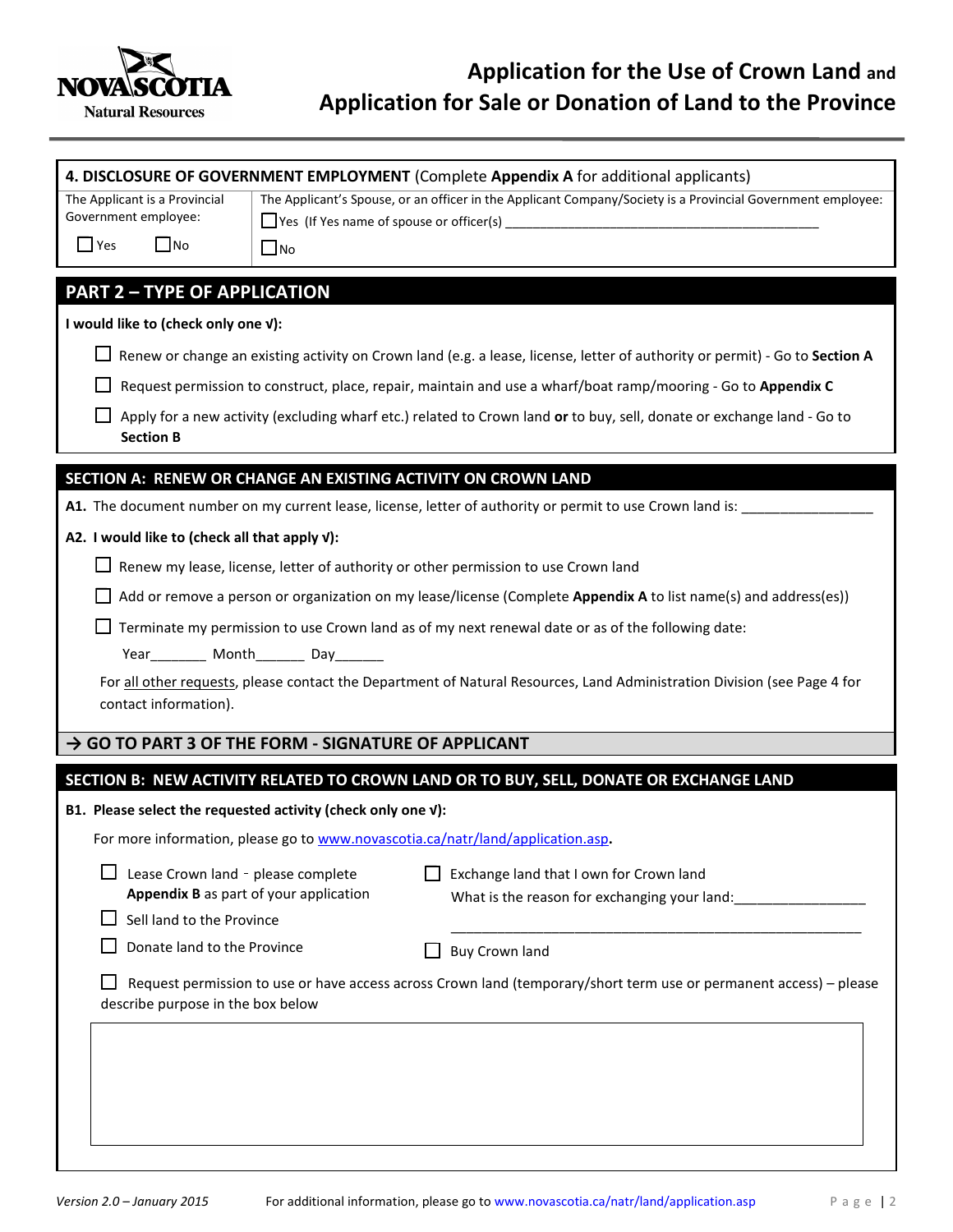

#### B2. Location of the Land

Please provide the following information to help identify the location of the Crown land you wish to use or the privately owned land you wish to sell, donate or exchange.

Every parcel of land in Nova Scotia has a unique Parcel Identification number (PID). If you don't know the PID(s), check with your local Land Registration Office (LRO). The LRO can also provide you with a printed Property Online map of the PIDs involved in the transaction. LRO contact information can be found here: www.novascotia.ca/sns/offices.asp

B2.1 CROWN LAND PID(s): list all Crown land PIDs or portions of PIDs you want to use or exchange. If you need more space, copy this page to list additional PIDs.

| <b>PID</b> | Full PID or<br>a portion? | <b>Community Name/County</b> |
|------------|---------------------------|------------------------------|
|            |                           |                              |
|            |                           |                              |
|            |                           |                              |
|            |                           |                              |
|            |                           |                              |
|            |                           |                              |
|            |                           |                              |
|            |                           |                              |

B2.2 PRIVATE PID(s): list all private land PIDs or portions of PIDs you want to sell, donate or exchange. If you need more space, copy this page to list additional PIDs.

| <b>PID</b> | <b>Full PID or</b><br>a portion? | <b>Community Name/County</b> | Has land been surveyed?                      | Are there any buildings/structures<br>on the land? |
|------------|----------------------------------|------------------------------|----------------------------------------------|----------------------------------------------------|
|            |                                  |                              | $\Box$ Yes (attach the survey)               | $\Box$ Yes<br>$\Box$ No                            |
|            |                                  |                              | $\Box$ No (provide estimated<br>area: (and ) |                                                    |
|            |                                  |                              | $\Box$ Yes (attach the survey)               | $\Box$ Yes<br>$\Box$ No                            |
|            |                                  |                              | $\Box$ No (provide estimated                 |                                                    |
|            |                                  |                              | $\Box$ Yes (attach the survey)               | $\Box$ Yes<br>∐ No                                 |
|            |                                  |                              | $\Box$ No (provide estimated                 | If Yes, describe: ________________                 |
|            |                                  |                              | $\Box$ Yes (attach the survey)               | $\Box$ Yes<br>$\Box$ No                            |
|            |                                  |                              | $\Box$ No (provide estimated                 | If Yes, describe: _________________                |
|            |                                  |                              | $\Box$ Yes (attach the survey)               | $\mathsf{L}$<br>Yes<br>$\Box$ No                   |
|            |                                  |                              | $\Box$ No (provide estimated<br>area: (and ) | If Yes, describe: 1990                             |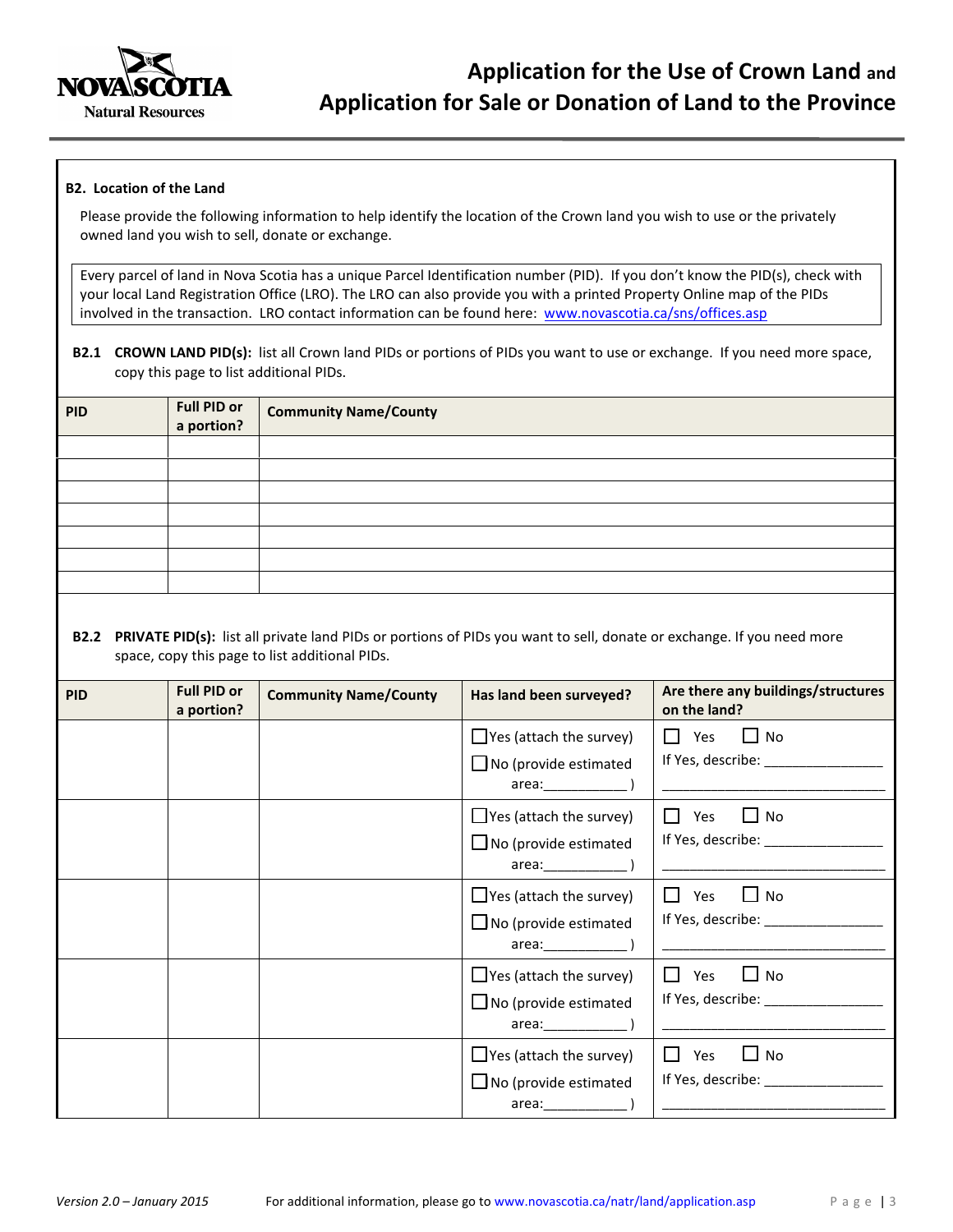

#### B2.3 SITE MAP or SKETCH:

### For ALL applications to use or have access across Crown land, please enclose a site map or sketch that shows the following:

- All Crown PIDs or portions of PIDs that you want to use or have access across
	- o Include the size and shape of the area(s) requested; or
	- o Describe the location of the access route.
- The location of the requested site in relation to any neighbouring properties; and
- The approximate distance to prominent nearby features such as buildings, roads, waterways (include names).

#### For a LAND EXCHANGE application, please enclose:

- A map or sketch that shows all items listed above for the Crown land you want to acquire; and
- A map of your land, including all PIDs or partial PIDs you want to offer in exchange for the Crown land.

NOTE: An example of an acceptable site map can be found in Appendix D.

### $\rightarrow$  GO TO PART 3 OF THE FORM - SIGNATURE OF APPLICANT

### PART 3 – SIGNATURE OF APPLICANT

#### Please note:

Applicable fees are detailed in the Department of Natural Resources "Fees for Activities on Crown land" document which is posted on the Department's website: www.novascotia.ca/natr/land/pdf/Fees-Activities-on-crownland.pdf. You may also call the Department to obtain a list of the fees.

| Name and Signature of Applicant/Signing Authority | Date Signed |
|---------------------------------------------------|-------------|
|                                                   |             |
|                                                   |             |
|                                                   |             |

### Return the form and attachments to:

Department of Natural Resources Land Administration Division PO Box 698 Halifax Nova Scotia B3J 2T9

### Questions?

Call: (902) 424-4006 Fax: (902) 424-3173 Email: landweb@novascotia.ca Website: www.novascotia.ca/natr/land/

| FOR DEPARTMENT USE ONLY:  |               |  |  |  |  |
|---------------------------|---------------|--|--|--|--|
| <b>Application Number</b> | Date Received |  |  |  |  |
|                           |               |  |  |  |  |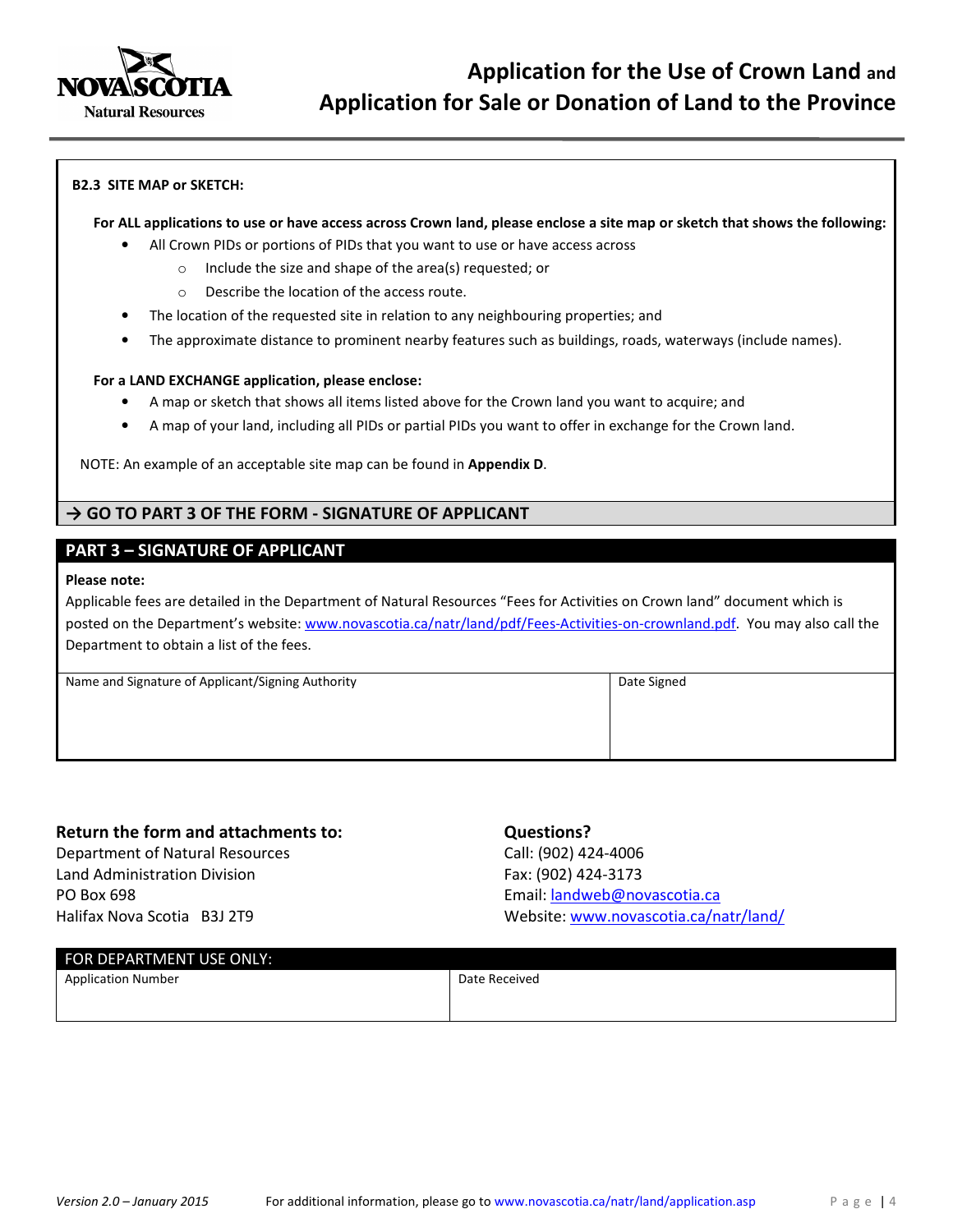

### APPENDIX A: APPLICATION INFORMATION FOR MULTIPLE APPLICANTS OR FOR ADDING/DELETING NAMES TO AN EXISTING LEASE OR LICENSE

#### NOTES:

- 1) If there are additional applicants to be added/deleted, please copy this page.
- 2) For a Company, Society or Municipality please complete the fields denoted with an asterisk (\*).

### ADDITIONAL/DELETED APPLICANT ❏Add or ❏ Delete this Applicant Last Name Given Name(s) Full Legal Name of Company, Society or Municipality\* Business Number (BN) \* Are you over the age of 19? ❏Yes ❏ No Mailing Address: PO Box\* | Street No. \* | Street Name\* Unit\* City, Town or Village\* Province\* Province\* Country\* Postal Code\* Primary Phone Number\* | Secondary Phone Number\* | Fax (Optional) \* | Email\* The Applicant is a Provincial Government employee: ❏Yes ❏ No The Applicant's Spouse, or an officer in the Applicant Company/Society is a Provincial Government employee:  $\Box$  Yes (If Yes name of spouse or officer) ❏ No Do you currently hold a campsite lease on Crown land?  $\Box$  Yes  $\Box$  No If Yes, Lease number For Campsite Leases only, Birth Date is required: YYYY MM DD Signature of Applicant/Signing Authority Date Signed

### ADDITIONAL/DELETED APPLICANT

| $\Box$ Add<br>Delete this Applicant<br>or                                                                                                                                                             |                                                                                            |             |                                   |  |  |
|-------------------------------------------------------------------------------------------------------------------------------------------------------------------------------------------------------|--------------------------------------------------------------------------------------------|-------------|-----------------------------------|--|--|
| Last Name                                                                                                                                                                                             | Given Name(s)                                                                              |             |                                   |  |  |
| Full Legal Name of Company, Society or Municipality*                                                                                                                                                  | Business Number (BN)*                                                                      |             |                                   |  |  |
| Street No.*<br>Mailing Address: PO Box*<br>Are you over the age of 19?<br>$\blacksquare$ Yes<br>$\Box$ No                                                                                             |                                                                                            |             | Street Name*<br>Unit <sup>*</sup> |  |  |
| Province*<br>City, Town or Village*                                                                                                                                                                   |                                                                                            |             | Country*<br>Postal Code*          |  |  |
| Secondary Phone Number*<br>Fax (Optional)*<br>Primary Phone Number*                                                                                                                                   |                                                                                            |             | Email*                            |  |  |
| The Applicant's Spouse, or an officer in the Applicant Company/Society is a Provincial Government employee:<br>The Applicant is a Provincial<br>Government employee:<br>$\Box$ Yes<br>$\Box$ No<br>No |                                                                                            |             |                                   |  |  |
| Do you currently hold a campsite lease on Crown land?<br>l lyes<br>No If Yes, Lease number                                                                                                            | For <b>Campsite Leases</b> only, Birth Date is required:<br><b>YYYY</b><br>DD<br><b>MM</b> |             |                                   |  |  |
| Signature of Applicant/Signing Authority                                                                                                                                                              |                                                                                            | Date Signed |                                   |  |  |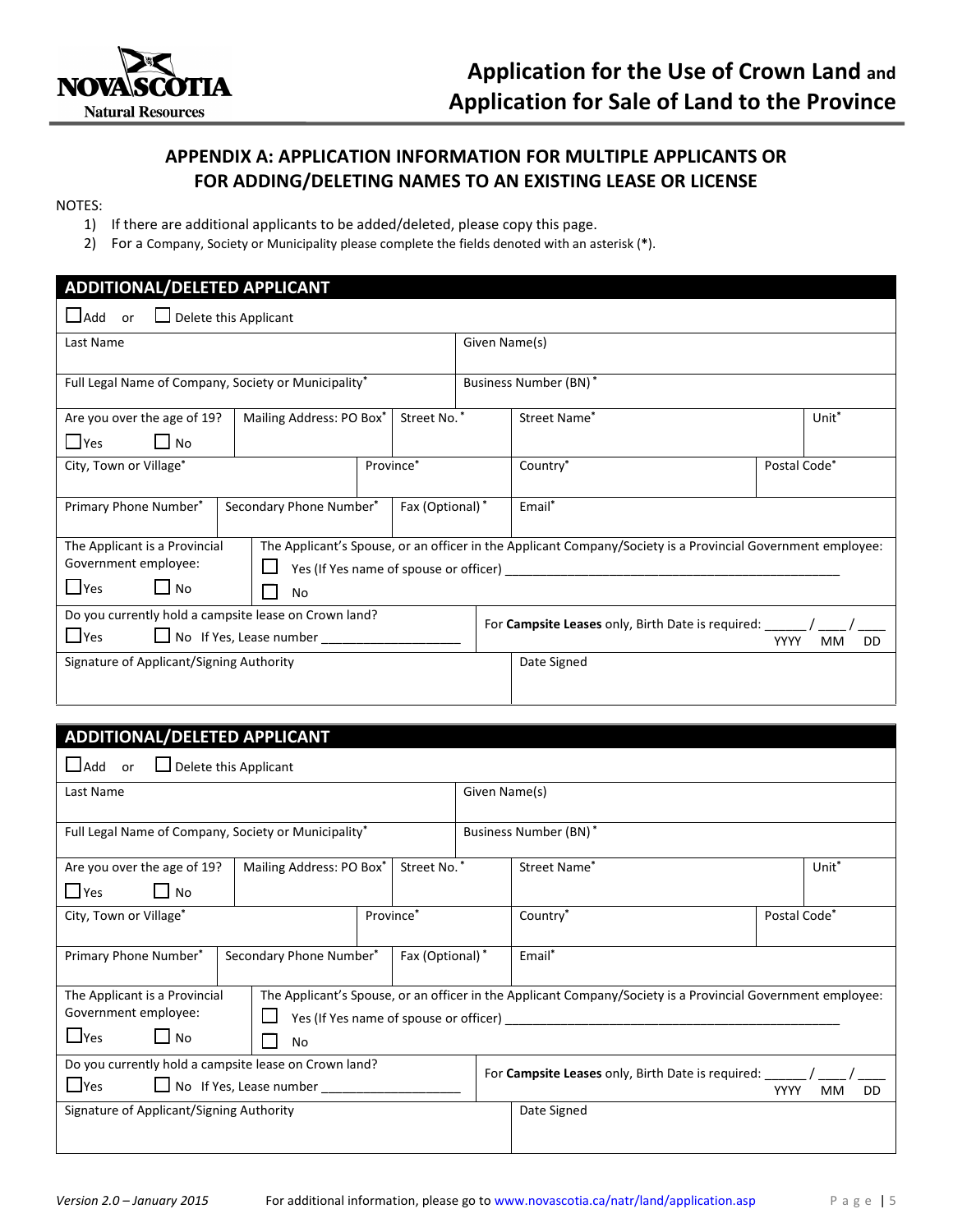

### APPENDIX B: APPLICATION TO LEASE LAND FROM THE PROVINCE

### APPLICATION TO LEASE LAND FROM THE PROVINCE

| For more information on the province's Crown land leasing policy and the steps and timing involved in the process, please go to<br>www.novascotia.ca/natr/land/pdf/CrownLandTransactions-Leasing2014.pdf. |
|-----------------------------------------------------------------------------------------------------------------------------------------------------------------------------------------------------------|
| 1. Type of Lease                                                                                                                                                                                          |
| What is the intended use of the requested land?                                                                                                                                                           |
| Agriculture - please specify (for example - blueberry, cranberry, maple sugary)                                                                                                                           |
| Wind power generation:                                                                                                                                                                                    |
|                                                                                                                                                                                                           |
|                                                                                                                                                                                                           |
| Commercial - please specify (for example, Christmas tree production; mineral, peat or aggregate exploration or extraction)                                                                                |
| Recreational - please specify (for example, profit or not-for profit; shooting range; softball/baseball diamond)                                                                                          |
| Communications - please specify (for example, tower for high speed internet)                                                                                                                              |
| Submerged land - water lot (for example, marina, personal use or tidal)                                                                                                                                   |
|                                                                                                                                                                                                           |
| 2. Development Plan (see the Applicant Guide on how to prepare a plan: www.novascotia.ca/natr/land/pdf/2013-05-<br>03 Guidelines Applicants Crown Land Leasing.pdf)                                       |
| For agricultural, commercial or wind lease applications, a Development Plan will be required. A Development Plan is:                                                                                      |
| Available                                                                                                                                                                                                 |
|                                                                                                                                                                                                           |
|                                                                                                                                                                                                           |
|                                                                                                                                                                                                           |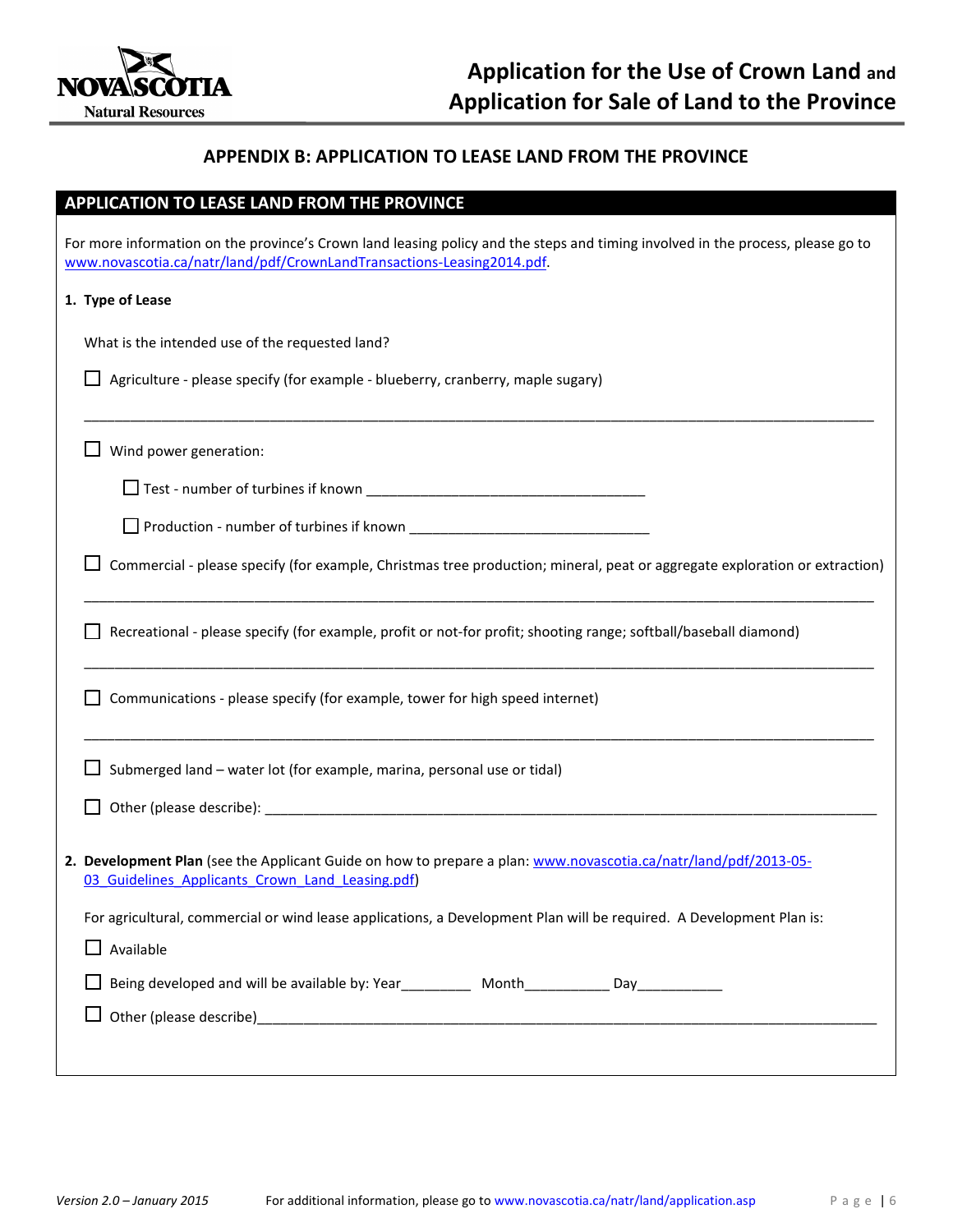

## APPENDIX C: APPLICATION FOR PERMISSION TO CONSTRUCT, PLACE, REPAIR, MAINTAIN AND USE A WHARF/FLOATING DOCK/BOAT RAMP/MOORING ON SUBMERGED CROWN LAND

|    | WHARF/FLOATING DOCK/BOAT RAMP/MOORING ON SUBMERGED CROWN LAND                                                                                                                                                                                                                                                                                                                                                                                                                                                                                        |                                                                   |  |  |  |  |
|----|------------------------------------------------------------------------------------------------------------------------------------------------------------------------------------------------------------------------------------------------------------------------------------------------------------------------------------------------------------------------------------------------------------------------------------------------------------------------------------------------------------------------------------------------------|-------------------------------------------------------------------|--|--|--|--|
| 1. | Type of Permit: Please check all that apply $(v)$ :                                                                                                                                                                                                                                                                                                                                                                                                                                                                                                  |                                                                   |  |  |  |  |
|    | Construct a new Wharf, including floating dock                                                                                                                                                                                                                                                                                                                                                                                                                                                                                                       | Repair/Maintain an existing Wharf, including adding floating dock |  |  |  |  |
|    | Construct or place a new Boat Ramp                                                                                                                                                                                                                                                                                                                                                                                                                                                                                                                   | Repair/Maintain an existing Boat Ramp                             |  |  |  |  |
|    | Place a mooring(s)                                                                                                                                                                                                                                                                                                                                                                                                                                                                                                                                   |                                                                   |  |  |  |  |
| 2. | Does the proposed structure meet standard criteria for construction, placement and repair of wharves, floating docks, boat ramps and<br>moorings? The standard criteria can be found here: www.novascotia.ca/natr/land/pdf/Appendix-B-Construction-Criteria.pdf.<br>$\Box$ Yes<br>No                                                                                                                                                                                                                                                                 |                                                                   |  |  |  |  |
| 3. | Location of Wharf (including Floating Dock), Boat Ramp or Mooring:                                                                                                                                                                                                                                                                                                                                                                                                                                                                                   |                                                                   |  |  |  |  |
|    | (example, Mahone Bay; Little Narrows; Shelburne Harbour)                                                                                                                                                                                                                                                                                                                                                                                                                                                                                             |                                                                   |  |  |  |  |
|    |                                                                                                                                                                                                                                                                                                                                                                                                                                                                                                                                                      |                                                                   |  |  |  |  |
| 4. | <b>Coastal Location Map and Sketch:</b>                                                                                                                                                                                                                                                                                                                                                                                                                                                                                                              |                                                                   |  |  |  |  |
|    | You must include a coastal location map and sketch of the structure and attach it to this application. See Appendix D for an example.                                                                                                                                                                                                                                                                                                                                                                                                                |                                                                   |  |  |  |  |
|    | A coastal location map must show:<br>a)                                                                                                                                                                                                                                                                                                                                                                                                                                                                                                              |                                                                   |  |  |  |  |
|    | The location of the proposed wharf, floating dock, boat ramp or mooring in relation to neighbouring PIDS;<br>$\bullet$                                                                                                                                                                                                                                                                                                                                                                                                                               |                                                                   |  |  |  |  |
|    | The location of the proposed wharf, floating dock, boat ramp or mooring in relation to the navigation channel and existing<br>٠<br>wharves, floating docks, boat ramps or moorings;                                                                                                                                                                                                                                                                                                                                                                  |                                                                   |  |  |  |  |
|    | Any shoreline within 100 metres of the proposed wharf, floating dock, boat ramp or mooring(s);<br>٠                                                                                                                                                                                                                                                                                                                                                                                                                                                  |                                                                   |  |  |  |  |
|    | The identity of owner(s) of neighbouring property and the approximate location of sideline boundaries.<br>$\bullet$                                                                                                                                                                                                                                                                                                                                                                                                                                  |                                                                   |  |  |  |  |
|    | A sketch of the design of the proposed construction must include the dimensions of the structure (length, width, height above<br>b)<br>ordinary high water level) and materials to be used.                                                                                                                                                                                                                                                                                                                                                          |                                                                   |  |  |  |  |
| 5. | <b>Consent of Upland (Shoreline) Property Owner:</b>                                                                                                                                                                                                                                                                                                                                                                                                                                                                                                 |                                                                   |  |  |  |  |
|    | NOTE: The consent of the upland (shoreline) property owner is required if that person is not the applicant. If the upland is owned by<br>more than one person, the consent must be signed by all owners. If the upland is owned by an incorporated body, the consent must be<br>signed by an authorized officer or agent of the corporation. Please ensure that the upland owner completes and signs below:<br>I/we hereby confirm that I am/we are the owner(s) of the upland as shown on the attached coastal location map. I/we hereby consent to |                                                                   |  |  |  |  |
|    | the construction, placement, repair, maintenance and use of the structure as applied for herein and to the issuance of this Permit.                                                                                                                                                                                                                                                                                                                                                                                                                  |                                                                   |  |  |  |  |
|    |                                                                                                                                                                                                                                                                                                                                                                                                                                                                                                                                                      |                                                                   |  |  |  |  |
|    |                                                                                                                                                                                                                                                                                                                                                                                                                                                                                                                                                      |                                                                   |  |  |  |  |
|    |                                                                                                                                                                                                                                                                                                                                                                                                                                                                                                                                                      |                                                                   |  |  |  |  |
|    |                                                                                                                                                                                                                                                                                                                                                                                                                                                                                                                                                      |                                                                   |  |  |  |  |
|    | If there are additional Upland (Shoreline) owners, please copy this page and include their signatures as part of this application.                                                                                                                                                                                                                                                                                                                                                                                                                   |                                                                   |  |  |  |  |
|    | $\rightarrow$ GO TO PART 3 OF THE FORM - SIGNATURE OF APPLICANT                                                                                                                                                                                                                                                                                                                                                                                                                                                                                      |                                                                   |  |  |  |  |
|    | Mail or take this application and attachments to your nearest Department of Natural Resources district office. For a list of                                                                                                                                                                                                                                                                                                                                                                                                                         |                                                                   |  |  |  |  |

office locations, go to: www.novascotia.ca/natr/staffdir/offices.asp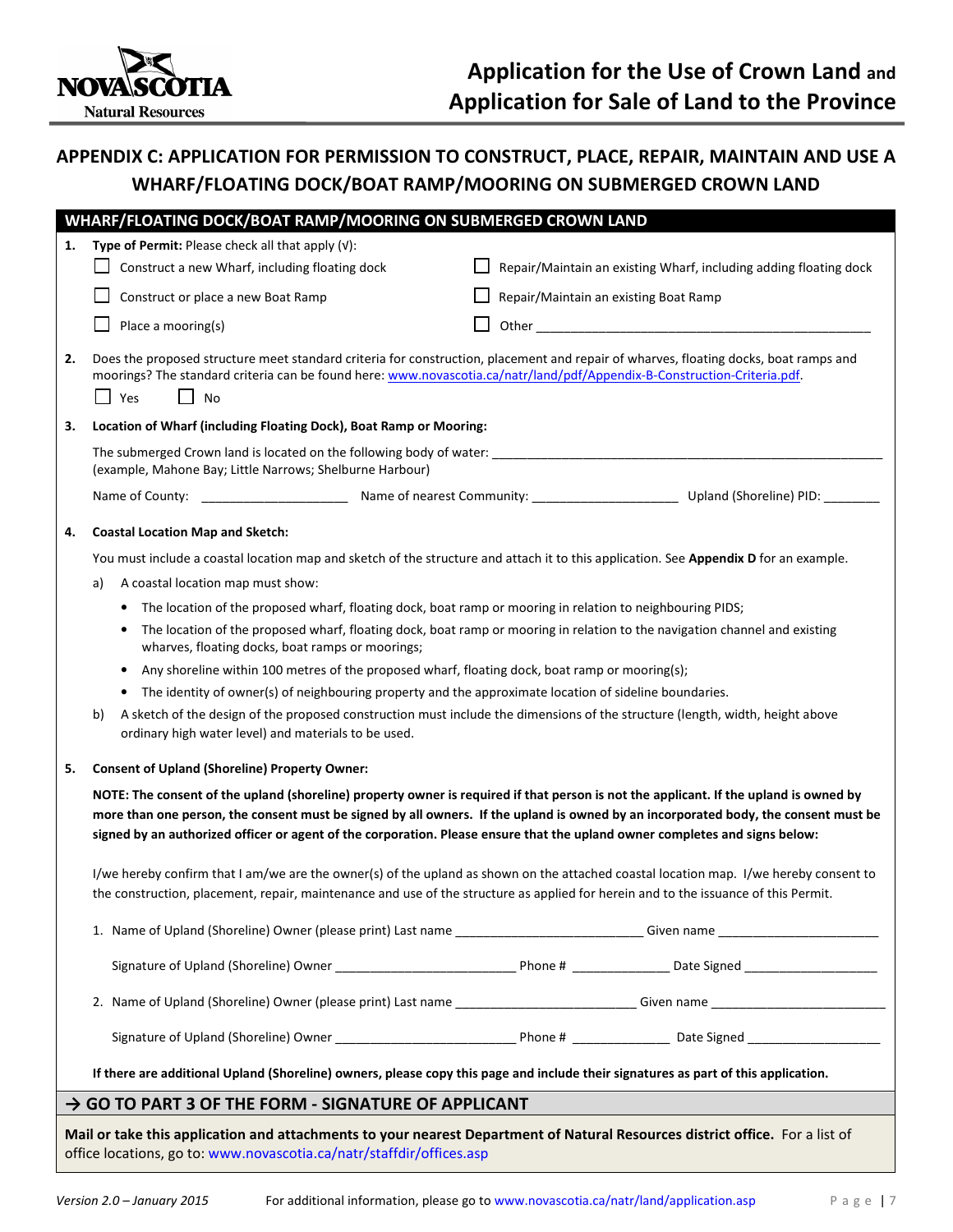

## APPENDIX D: EXAMPLE OF A SITE MAP/SKETCH FOR APPLICATIONS TO USE CROWN LAND and EXAMPLE OF A COASTAL LOCATION MAP AND SKETCH OF A PROPOSED STRUCTURE ON SUBMERGED CROWN LAND

### EXAMPLE 1: SITE MAP/SKETCH FOR APPLICATIONS TO USE CROWN LAND